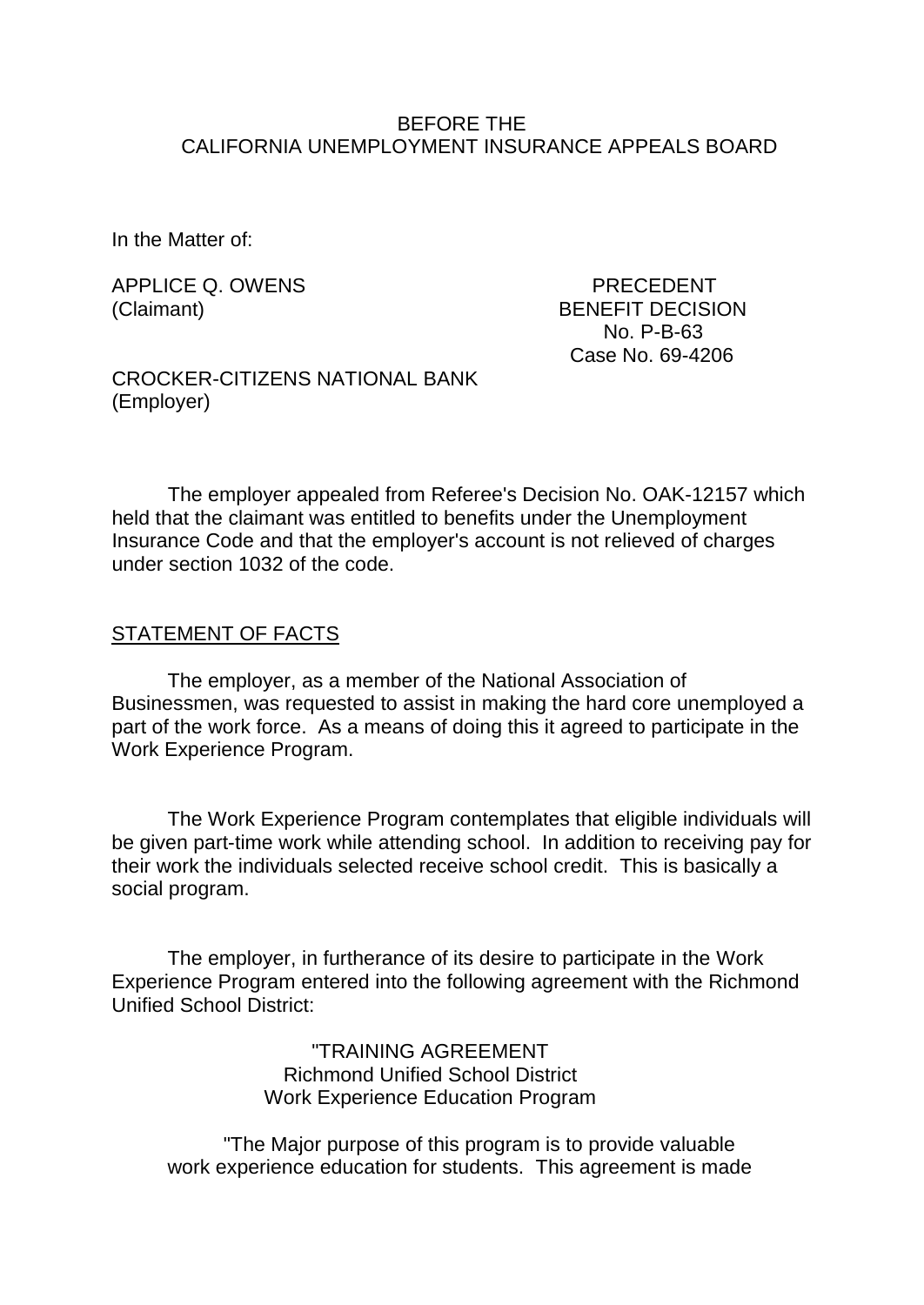to show responsibilities of the participants; student (or trainee), parent, school, and employer.

- "1. The student enters this program to learn as much as the employer can provide in the nature of job information, skills, and attitudes.
- "2. The employer is asked to inform regular employees of their important role in assisting in the training of the trainee and of the school's request for their cooperation.
- "3. The trainee will keep regular attendance both at school and on the job. He cannot work on any school day that he fails to attend school. Exceptions are permissible only with the mutual consent of the employer and teacher-coordinator (see No. 10).
- "4. A trainee who quits school loses this job at once. Any job change must be arranged in advance by the employer and the coordinator.
- "5. Pay and hours are to be determined by the employer. The minimum wage as required by the State Industrial Relations Department applies. Since the trainee starts to work during the legal school day, the school reserves the right to approve the working hours. A work permit is required for all trainee under 18 years of age.
- "6. The employer expects the trainee to be honest, punctual, cooperative, courteous, and willing to learn. The employer may discharge the trainee for just cause; however, the coordinator requests consultation with the employer prior to discharge.
- "7. The employer is urged to keep the trainee on the job for at least the minimum number of hours agreed upon. In general, trainees should average 15 hours of work per week, including Saturdays and on school holidays. This average is spread over the full school semester.
- "8. The trainee must be 16 at the time he enters this program.
- "9. Parents or guardians are responsible for the conduct of their children in this program.
- "10. The school provides a coordinator to supervise the student on the job. He will make periodic visits to observe the trainee and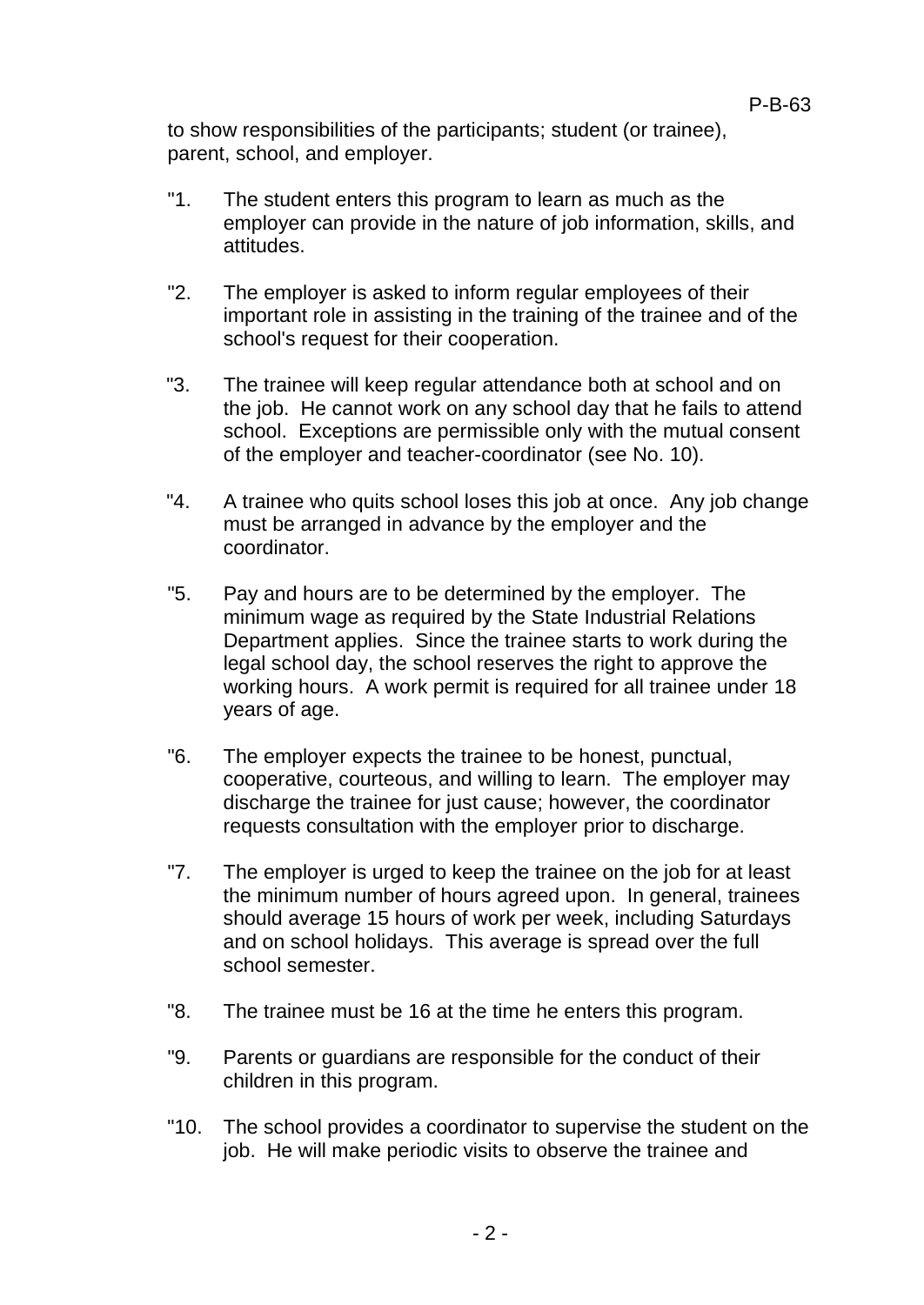### P-B-63

consult with employer and trainee. Evaluation of job performance will be a joint effort of the employer and the coordinator. School credit is granted for successful job performance."

The claimant was hired as a trainee student clerk by the employer on September 4, 1968. She worked under the terms of the training agreement until June 9, 1969. She was terminated on that date because she was scheduled to graduate from high school on June 11, 1969 and the employer did not have full-time work available for her. The claimant was willing to continue work and felt that the work experience had been valuable to her.

The claimant had previously worked for the same employer as a summer employee under a similar program sponsored by the National Association of Businessmen from June 17, 1968 until September 3, 1968.

On appeal to us the employer contends that it should not be penalized for participating with the schools in a worthwhile public service program and its reserve account should be relieved of benefit charges.

# REASONS FOR DECISION

Section 1256 of the Unemployment Insurance Code provides that an individual is disqualified for benefits, if "he left his most recent work voluntarily without good cause" or if "he has been discharged for misconduct connected with his most recent work."

The claimant did not voluntarily leave her work. She wished to continue work but the employer did not have continued work available for her. Also she was not discharged for any misconduct. Her work performance and conduct were apparently satisfactory. She was simply laid off for lack of work. Historically, unemployment insurance benefits have been granted in such cases.

The issue concerning the employer's reserve account causes us more concern.

Section 1030(a) of the code provides any employer who is entitled under section 1327 to receive notice of the filing of a new or additional claim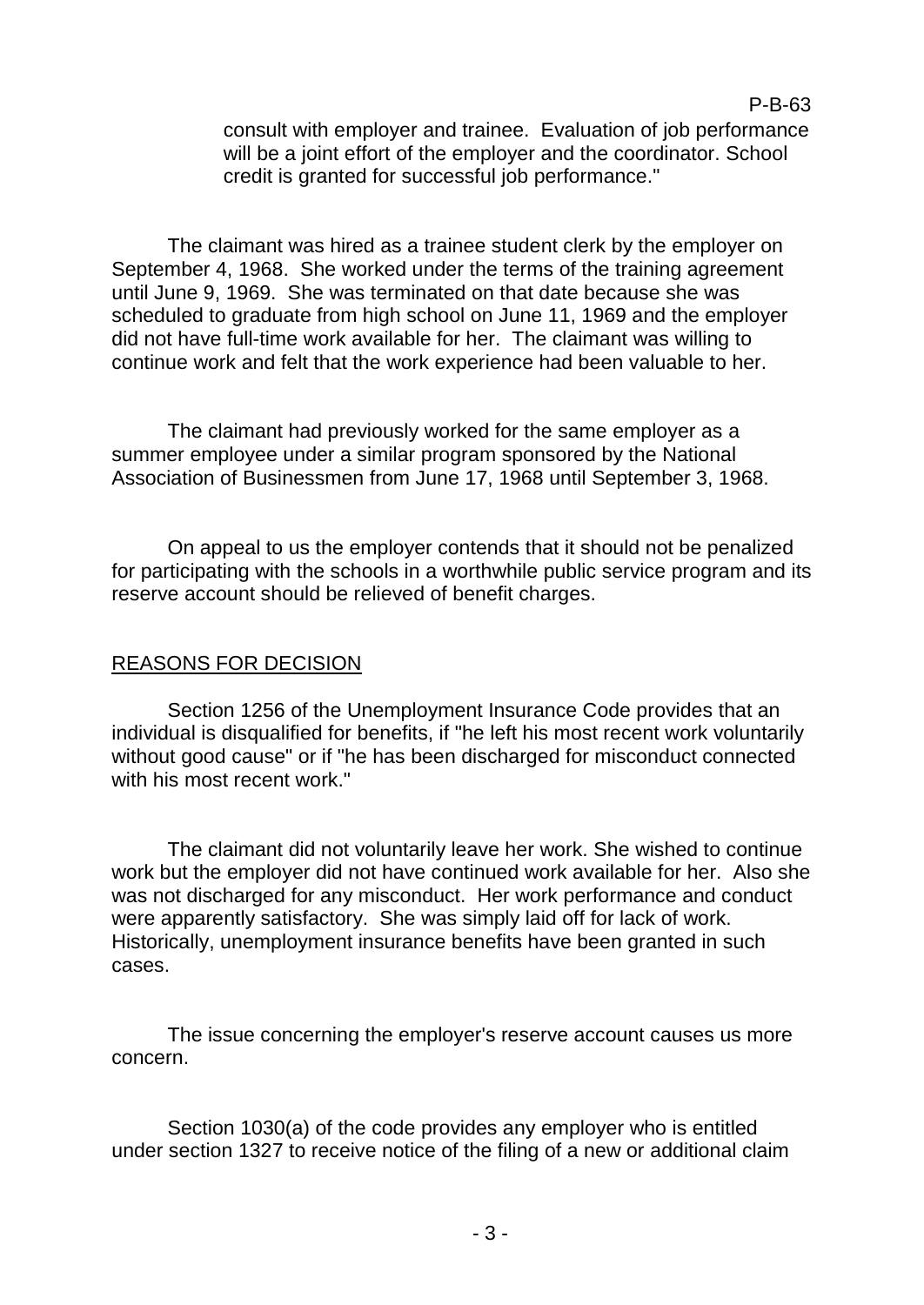may, within ten days after mailing of such notice, submit to the Department any facts within its possession disclosing whether the claimant left such employer's employ voluntarily and without good cause or was discharged from such employment for misconduct connected with his work, or whether the claimant was a student employed on a temporary basis and whose employment began within, and ended with his leaving to return to school at the close of, his vacation period. The period during which the employer may submit such facts may be extended by the director for good cause.

Section 1032 of the code provides:

"1032. If it is ruled under Section 1030 or 1328 that the claimant left the employer's employ voluntarily and without good cause or was discharged by reason of misconduct connected with his work, or that he was a student employed on a temporary basis and whose employment began within, and ended with his leaving to return to school at the close of, his vacation period, benefits paid to the claimant subsequent to the termination of employment due to such voluntary leaving or discharge, or due to the termination of the temporary employment of a student whose employment began within, and ended with his leaving to return to school at the close of, his vacation period, which are based upon wages earned from such employer prior to the date of such termination of employment, shall not be charged to the account of such employer unless he failed to furnish the information specified in section 1030 within the time limit prescribed in that section."

As we have previously stated the claimant did not voluntarily leave her work nor was she discharged for misconduct. Therefore, the employer's reserve account cannot be relieved on either of those grounds. The only other basis for relief would be if the claimant was a student hired only for the summer and she left to return to school. It would appear that one period of employment falls under that exemption. The claimant's work from June 17, 1968 to September 3, 1968 was summer student work and the employer's reserve account should be relieved of charges for benefit payments which are based upon wages paid during that period of time.

The claimant's work as a student trainee from September 4, 1968 to June 9, 1969 is not covered by any statutory exemption and the employer's reserve account is subject to charges for benefits based upon those wages.